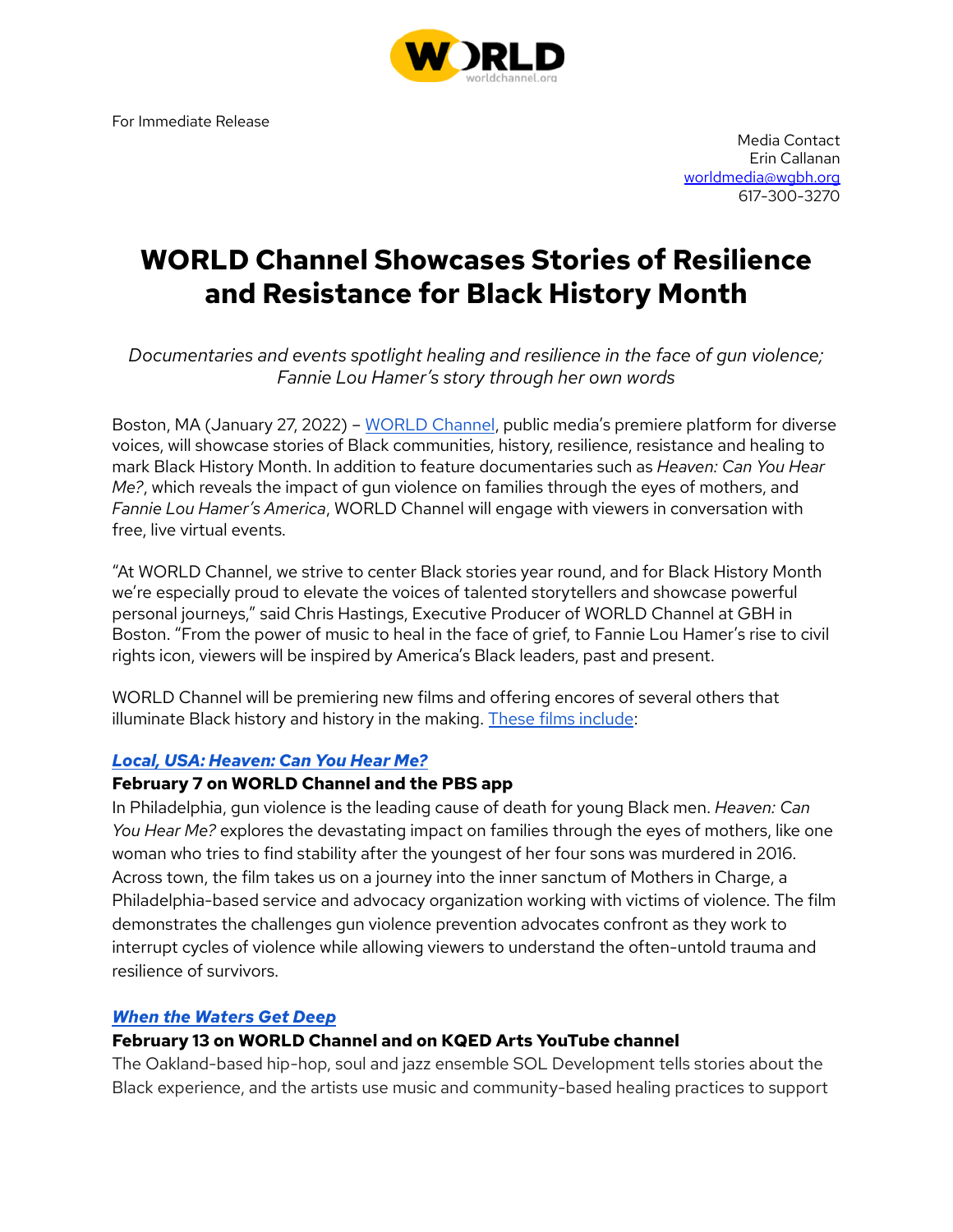

families experiencing trauma and grief from gun violence and loss. When MC Karega Bailey loses his own brother in a shooting, his grief makes him sick with revenge and hopelessness, and he is left questioning his own message of hope and peace. Turning to his faith, family and writing, Bailey finds his voice and purpose again. With the collective BE-IMAGINATIVE, the four members of SOL Development help lead healing circles and musical experiences for mothers whose children have been taken by gun violence. This work prepares Bailey and his wife, Felicia, as they are tested with another profound personal loss. Presented in partnership with KQED Arts and Culture in San Francisco.

### **Fannie Lou Hamer's America: An America ReFramed Special**

### February 22 on PBS | Feb. 24 on WORLD Channel

Fannie Lou Hamer's America is a portrait of a civil rights activist and the injustices in America that made her work essential. Through public speeches, personal interviews, and powerful songs of the fearless Mississippi sharecropper-turned-human-rights-activist, Fannie Lou Hamer's America explores and celebrates the lesser-known life of one of the Civil Rights Movement's greatest leaders.

# **EVENT: Finding Your Voice Through Fannie Lou Hamer (Virtual)**

# **February 15 at 3pm ET**

Throughout the 1960s, Fannie Lou Hamer established a legacy of civil rights and human rights activism that remains relevant to this day - especially among Black youth. What is Fannie Lou's legacy of activism and what can young activists learn from her? Join award-winning author and historian Keisha Blain, Ph.D., executive producer and Hamer's great-niece Monica Land and moderator Erika Dilday, co-executive producer of America ReFramed for a conversation in partnership with Black Public Media.

In addition to these key films, a variety of Black History Month content is available to stream on the WORLD Channel website, YouTube channel, PBS Passport and the PBS App. For more information about all available Black History Month films and content, please visit the Black History Month Viewer's Guide.

For more information and films, please visit www.WORLDchannel.org/ or follow @worldchannel on Facebook, Twitter, Instagram and YouTube.

#### ###

# **About WORLD Channel**

WORLD shares the best of public media in news, documentaries and programming. WORLD's original series examine the issues and amplify the voices of those often ignored by mainstream media. The multicast 24/7 channel helps audiences understand conflicts, movements and cultures from around the globe. Its original work has won a Peabody Award, an Alfred I. duPont-Columbia Award, a National News and Documentary Emmy Award and many others honoring diversity of content and makers. WORLD is carried by 195 member stations in markets representing over 75% of US TV households. Funding for WORLD Channel is provided by the